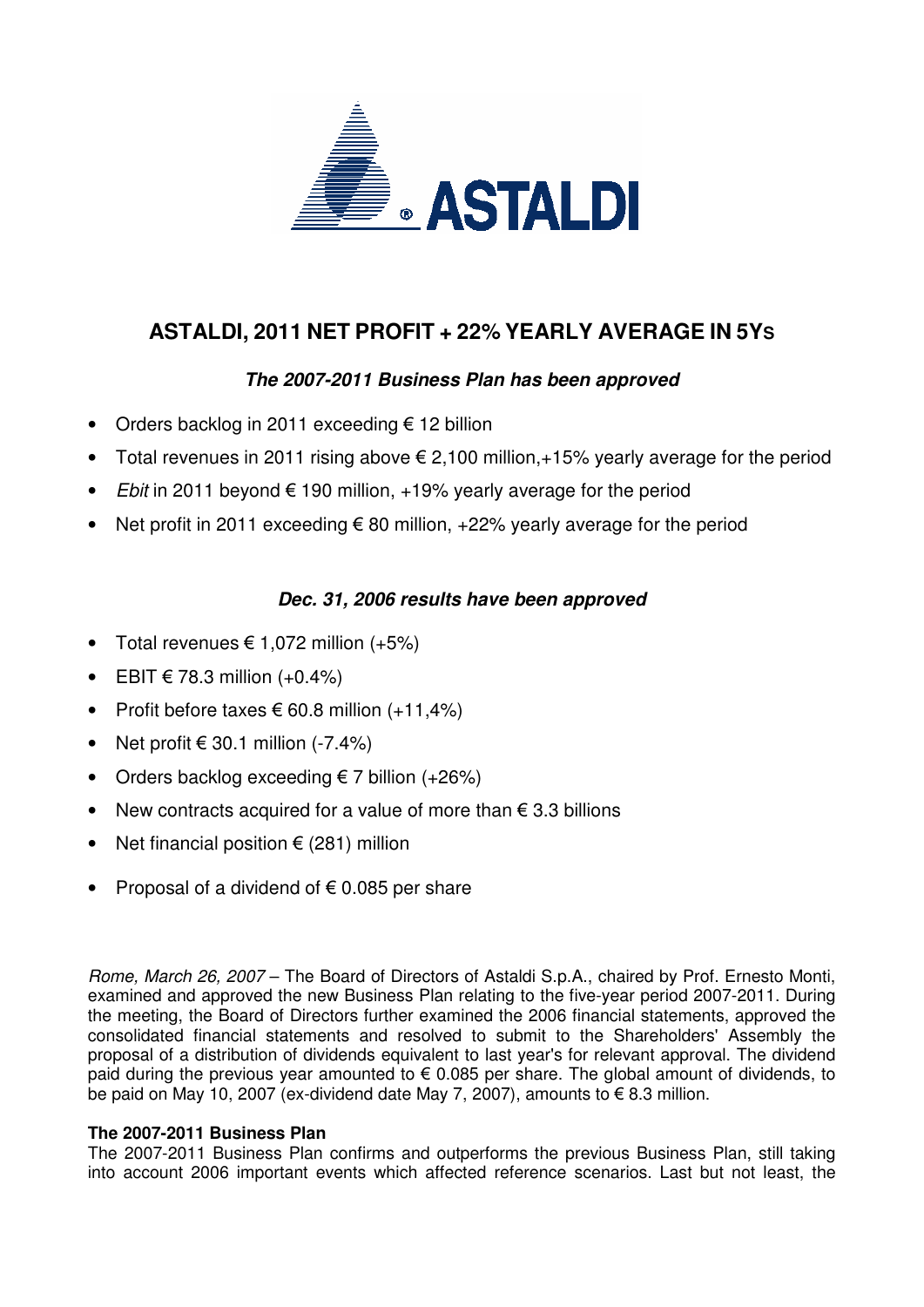possible annulment of the High Speed/High Capacity Railway contracts, the Group being involved in the works relating to the Verona-Padua Section.

In fact, only thanks to its highly flexible business model, the Group was able to strongly spur foreign activities in order to balance the considerable slowdown of activities in Italy, thus achieving the growth and profitability targets that had been previously set.

Therefore, after a transitional 2006, the 2007-2011 Business Plan underlines a considerable increase in revenues, margins and profitability as a whole which take advantage of the resumption of activities in Italy and, at the same time, of an improvement of activities abroad.

The works relating to new contracts acquired in the last year, the value of which exceeds  $\epsilon$  3 billion, will have positive effects already starting from the year in progress.

#### **The new strategic guidelines**

The strategic guidelines for the next five-year period provide for a recombination of Italian and Foreign activities and for a further diversification towards the concession and/or project financing sector in the domestic market, in particular the sectors of transportation infrastructure, hospitals and parking areas. In fact, the composition of the orders backlog is expected to undergo a change, with a significant increase of concession/project finance initiatives from the present 22% to 34% in 2011, thus contributing to the value of production by more than  $\epsilon$  130 billion by the end of the period.

As far as the foreign market is concerned, a further development of the activities has been programmed for those Countries where the Group is operating since past times (Venezuela, Algeria, Turkey, Romania and Qatar) in order to extend and capitalize the territorial knowledge and know-how already acquired. It is not excluded that new business opportunities will be sought after in the project finance sector, as well as in neighbouring countries (Bulgaria, Chile, Panama, Arab Emirates), and new markets evaluated (Uruguay, Brazil).

### **Main economic and financial targets**

The Group's main economic targets for the next five-year period are aimed at doubling the value of production and obtaining a significant improvement of the main profitability ratios.

The approved plan estimates to exceed a value of production of  $\epsilon$  2.1 billion within 2001, with an average annual growth of 15% in comparison with  $\epsilon$  1,072 billion obtained in 2006. As already occurred in 2006, the revenues will mainly originate from activities abroad rather than from activities in Italy, above all during the first years of the period, but will subsequently stand at a level of substantial balance.

The increase in profitability will be more than proportional, also thanks to the joint effect of the higher contribution from foreign activities, of the outset (already from 2008 on) of the operation phase of concessions already included in the orders backlog, as well as of the improved quality of orders. The operating result (Ebit) will rise from € 78 million to more than € 190 million (in the average, +19% per year in the period), while the net profit is expected to increase from the present amount of  $\epsilon$  30 million to more than  $\epsilon$  80 million in 2011, witnessing an average annual growth of approximately 22%.

The stated values are going to take advantage of a progressive decrease in tax burden, consequently to the implementation of the tax optimization process at international level.

The growth outlined for the period 2007-2011 is based on a sustainable development programme, consistently linked to the previous Business Plan.

The net financial indebtedness in 2011 will approximately equal  $\epsilon$  530 million,  $\epsilon$  150 million of which from construction activities and € 380 million attributable to concession/project financing activities.

These figures stand for the construction sector's considerable strength in providing cash inflows to be invested in concession/project financing activities offering interesting return on invested capital. The *debt/equity* ratio is expected to set at 1 by 2011.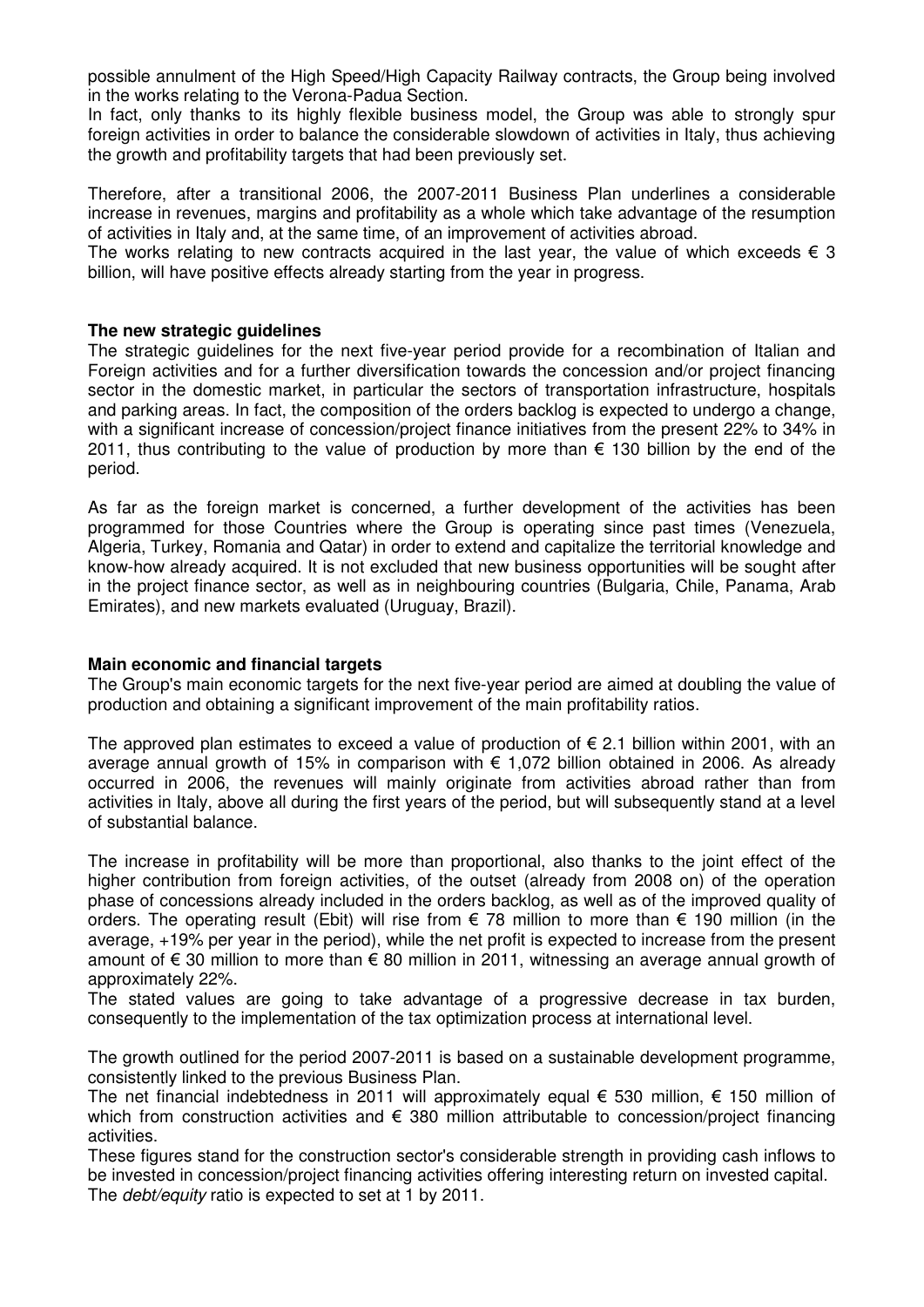#### **The expected orders backlog**

The orders backlog is expected to exceed  $\epsilon$  12 billion in 2001, in comparison with  $\epsilon$  7 billion at the end of 2006, with a re-arranged composition of new orders intake to take into account the new reference scenarios. Also in this case, a major contribution will come from foreign markets which will offset, in the short term, the expected slowdown of the Italian market and, in the long term, the annulment of the contract of the Verona-Padua High Speed / High Capacity railway line which is likely to occur.

It is worthy emphasizing that the potential value of the orders backlog would presently total up to  $\epsilon$ 10 billion already if the amount of € 3 billion of new initiatives, for which Astaldi is already qualified as "promoter" or best bidder and which are expected to be awarded in the short term, were taken into account.

As already said, a regular execution of the production activities relating to the important contracts constituting the present orders backlog allows to expect a further increase in future revenues and margins, ensuring as from now a more than significant coverage of the value of production which is estimated to exceed € 2.1 billion in 2011.

"The results obtained until now confirm the quality of our orders backlog and the importance of adopting a flexible business model – Executive Deputy Chairman Vittorio Di Paola underlines. The important orders acquired, jointly with new investments and the human resources we avail of, will provide us with the additional instruments necessary to ensure the Group's growth".

#### **The 2007-2011 Business Plan will be presented by the Company's management to the financial community on April 4 the next.**

#### **Consolidated results as of December 31, 2006**

In 2006, the consolidated earnings statement shows total revenues amounting to €1,072 billion (+5% in comparison with 2005), which increased mainly thanks to a better performance of activities abroad giving rise to 63% of the revenues from construction activities obtained during the year.

EBITDA amounted to  $\epsilon$  115.9 million, decreasing by 8.1%, above all due to the increased charges incurred during the take-over phase of some contracts in the US. EBIT equalled  $\epsilon$  78.3 milion, substantially unchanged in comparison with 2005. Profit before taxes, equivalent to  $\epsilon$  60.8 milion, increased by 11.4%, while the net profit totalled  $\epsilon$  30.1 million ( $\epsilon$  32.5 milion in 2005).

The financial indebtedness as of December 31, 2005, net of treasury shares, totalled € 281 milion, with a *debt/equity* ratio at 1 in comparison with 0.9 as of December 31, 2005.

The orders backlog exceeded  $\epsilon$  7 billion (5.3 billion attributable to the construction sector and 1.7 billion to the concession sector), showing an increase of 26% since the beginning of the year, during which new contracts for a value of  $\epsilon$  3.3 billion have been acquired, and taking into account the annulment of the Verona-Padua High Speed/High Capacity Railway Line contract for a value of € 864 million.

 $000$ 

Finally, due to corporate organizational needs, the Shareholders' Meeting for the approval, among other things, of the financial statements as of December 31, 2006, at first to be held on April 27, 2007, has been called to be held on April 30, 2007 at first calling and, if necessary, on May 2, 2007 at second calling.  $\overline{\phantom{0}}\phantom{0}\cdots$ 

As far as concerns the reclassified financial statements herewith enclosed in compliance with CONSOB's latest regulations, it is underlined that such data will not be examined by the Independent Auditor.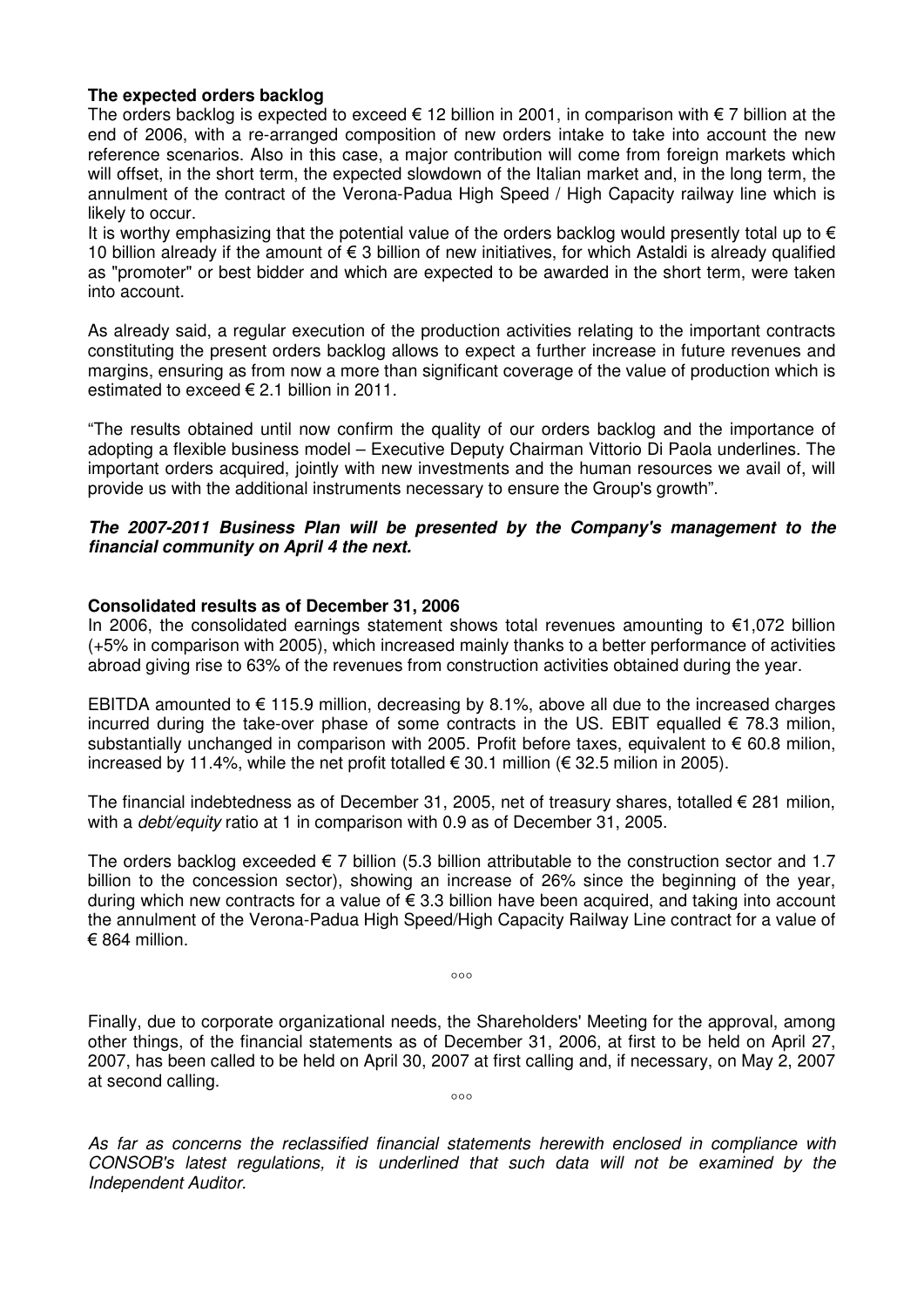*Listed on the STAR segment of the Italian Stock Exchange, Astaldi has been active for more than 80 years, in Italy and abroad, in designing and constructing large-scale civil engineering works.* 

*The Group operates in the following areas of activity:* 

- *transport infrastructures (railways, undergrounds, roads, motorways, ports, and airports);*
- *hydraulic works and power plants (dams, hydroelectric plants, water systems, oil pipelines, gas pipelines, and water treatment plants);*
- *civil and industrial construction (hospitals, universities, airports, law courts, construction works for electrical and nuclear plants, car parks);*
- *concession of such works in healthcare, parking and urban transport infrastructures sectors.*

*The Group is currently a General Contractor capable of promoting financial aspects and coordinating all resources and skills for the optimal development and management of complex and high-value public works.* 

#### **For further information:**

**Astaldi SpA PMS Corporate Communications**<br>tel. 06/41766389 **PMS Corporate Communications** tel. 06/41766389 tel. 06/48905000<br>Alessandra Onorati del telectronic del telectronic del telectronic del telectronic del telectronic del telectr<br>Giancarlo Frè To *IR & Corporate Communications Manager* Andrea Lijoi a.onorati@astaldi.com www.astaldi.it

Giancarlo Frè Torelli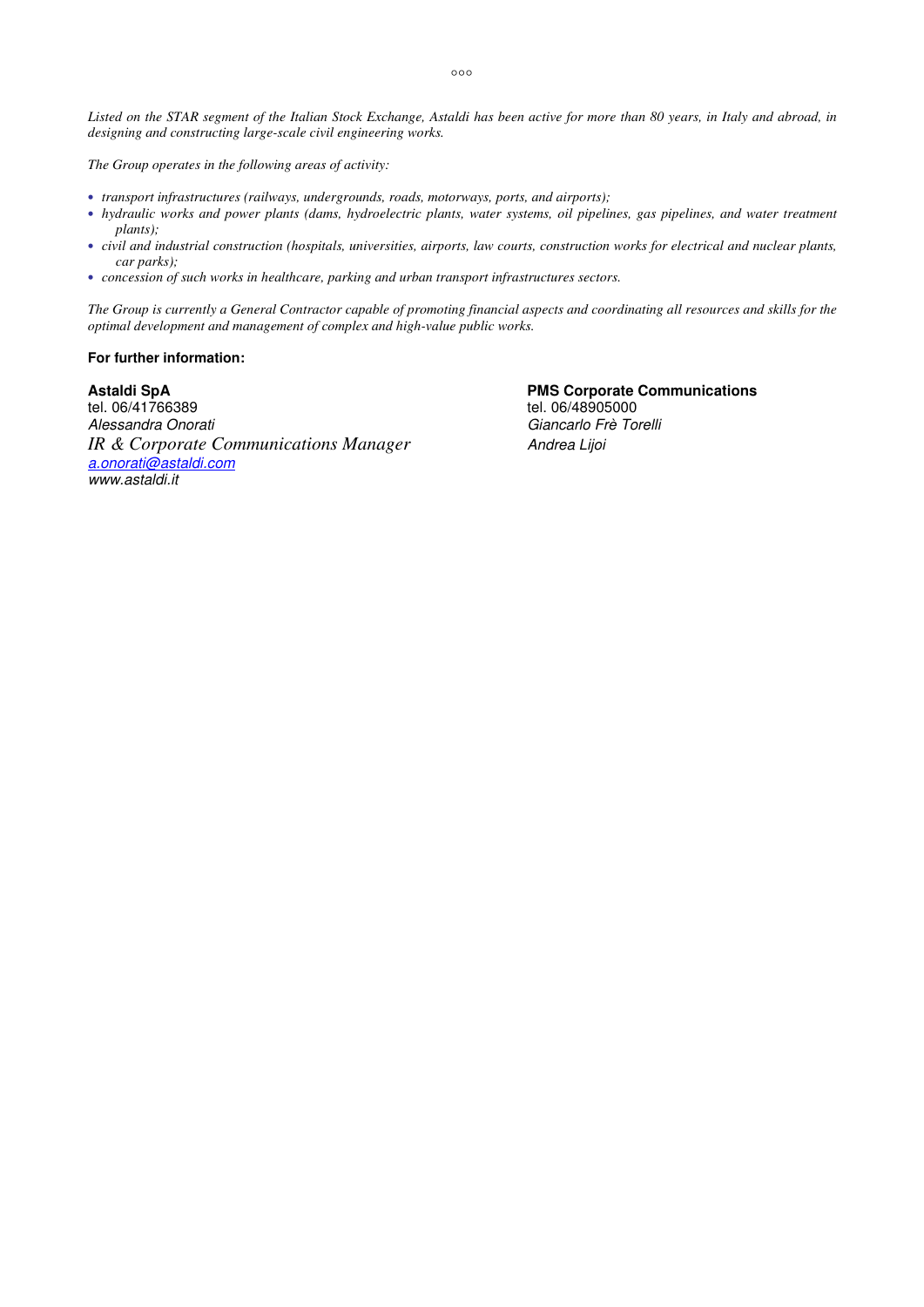#### **RECLASSIFIED CONSOLIDATED INCOME STATEMENT**

| Euro / 000                                               | <b>Model Statement</b><br>Reference | Decenber 31, 2006 | $\%$        | December 31,<br>2005 | $\%$        |
|----------------------------------------------------------|-------------------------------------|-------------------|-------------|----------------------|-------------|
| Revenues                                                 | Α                                   | 1,021,121         | 95,3%       | 968,898              | 94,9%       |
| Other operating revenues                                 | B                                   | 50,819            | 4,7%        | 51,833               | 5,1%        |
| <b>Total revenues</b>                                    |                                     | 1,071,940         | 100,0%      | 1,020,731            | 100,0%      |
| Costs of production                                      | $\boldsymbol{C}$                    | (777, 355)        | $(72, 5\%)$ | (722, 438)           | $(70, 8\%)$ |
| <b>Added value</b>                                       |                                     | 294,585           | 27,5%       | 298,293              | 29,2%       |
| Labor costs                                              | D                                   | (165, 301)        | $(15, 4\%)$ | (146, 552)           | $(14, 4\%)$ |
| Other operating costs                                    | E                                   | (13, 426)         | $(1, 3\%)$  | (25, 620)            | (2,5%)      |
| <b>EBITDA</b>                                            |                                     | 115,858           | 10,8%       | 126,121              | 12,4%       |
| Depreciations and amortizations                          | F                                   | (29, 127)         | (2,7%)      | (28, 264)            | (2,8%)      |
| Provisions                                               | Е                                   | (9, 489)          | (0,9%       | (16, 100)            | (1,6%)      |
| Write-downs                                              | F                                   | (22)              | $(0,0\%)$   | (4,287)              | (0,4% )     |
| (Capitalization of internal construction costs)          | G                                   | 1,045             | 0,1%        | 457                  | 0,0%        |
| EBIT                                                     |                                     | 78,265            | 7,3%        | 77,927               | 7,6%        |
| Interest charges                                         | H                                   | (22, 925)         | $(2, 1\%)$  | (27, 459)            | (2,7%)      |
| Impact of measurement of investments under equity method | $\prime$                            | 5,470             | 0,5%        | 4,117                | 0,4%        |
| Profit (loss) before taxes                               |                                     | 60,810            | 5,7%        | 54,585               | 5,3%        |
| <b>Taxes</b>                                             | L                                   | (29, 984)         | (2,8%)      | (22, 734)            | $(2, 2\%)$  |
| Profit (loss) of ongoing operations for the period       |                                     | 30,826            | 2,9%        | 31,851               | 3,1%        |
| Profit (loss) related to discounted operations           |                                     |                   | 0,0%        |                      | 0,0%        |
| Net income                                               | М                                   | 30,826            | 2,9%        | 31,851               | 3,1%        |
| Minorities                                               | Ν                                   | (735)             | $(0, 1\%)$  | 628                  | 0,1%        |
| Group net income                                         | O                                   | 30,091            | 2,8%        | 32,479               | 3,2%        |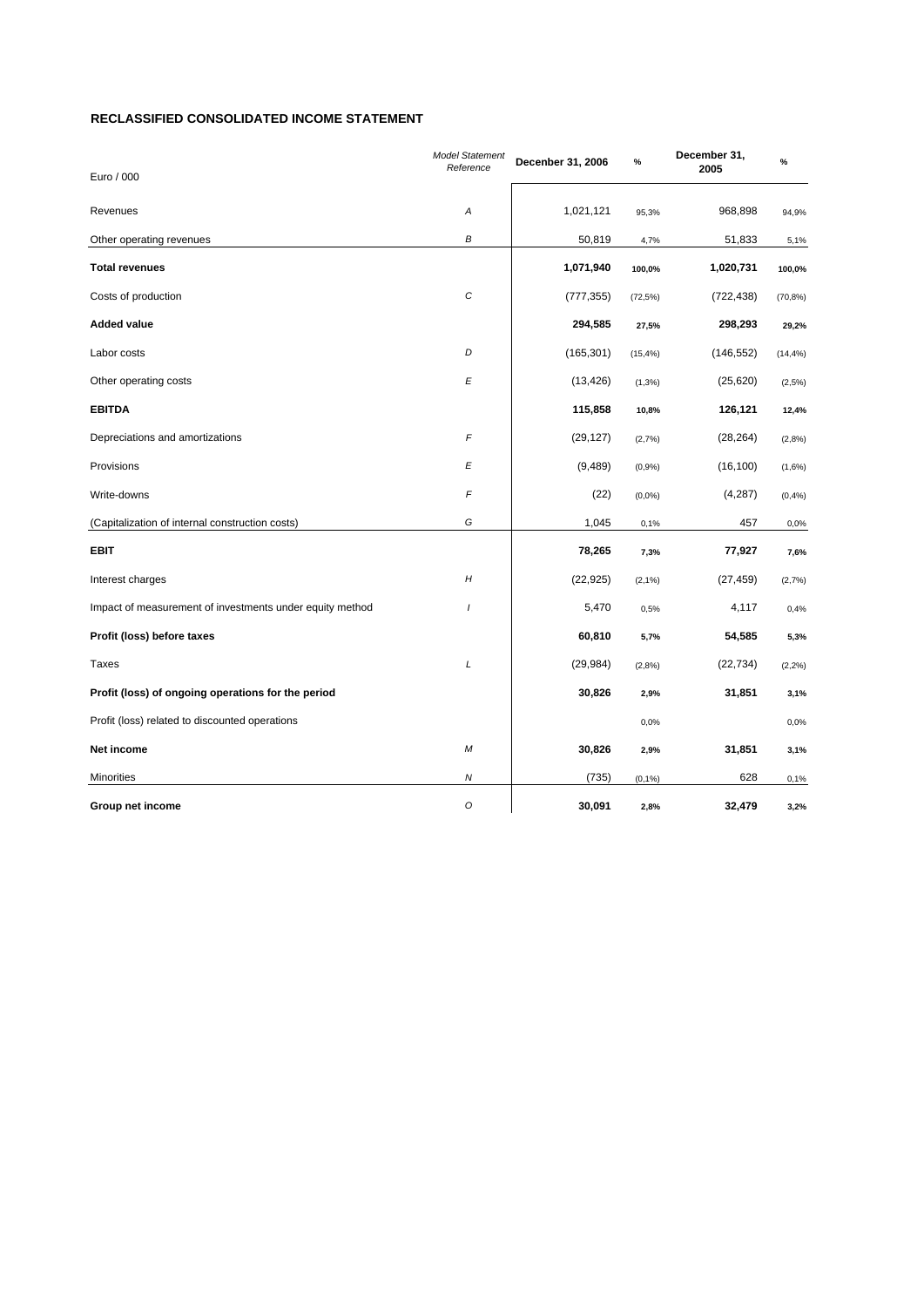## **RECLASSIFIED CONSOLIDATED BALANCE SHEET**

|                                                     | <b>Model Statement</b><br>Reference | 12/31/2006 | 12/31/2005 |
|-----------------------------------------------------|-------------------------------------|------------|------------|
| Euro/000                                            |                                     |            |            |
| Intangible assets                                   | B                                   | 3,795      | 4,977      |
| Tangible assets                                     | Α                                   | 193,197    | 129,299    |
| Equity investments                                  | C                                   | 96,768     | 34,430     |
| Other net fixed assets                              | D                                   | 37,642     | 44,420     |
| Total net fixed assets (A)                          |                                     | 331,402    | 213,126    |
| Inventories                                         | E                                   | 51,600     | 44,702     |
| Works in progress                                   | F                                   | 397,712    | 314,383    |
| Trade receivables                                   | G                                   | 437,877    | 384,085    |
| Other assets                                        |                                     | 187,183    | 105,004    |
| Tax receivables                                     | Z                                   | 73,275     | 58,932     |
| Advances from customers                             | $\mathcal{R}$                       | (209, 324) | (116,989)  |
| <b>Subtotal</b>                                     |                                     | 938,323    | 790,117    |
| Payqbles to suppliers                               | S                                   | (474, 478) | (354, 816) |
| <b>Other liabilities</b>                            | V                                   | (186, 600) | (88, 929)  |
| <b>Subtotal</b>                                     |                                     | (661,078)  | (443, 745) |
| <b>Working capital (B)</b>                          |                                     | 277,245    | 346,372    |
| Employee benefits                                   | $\tau$                              | (12, 470)  | (11, 518)  |
| Provisions for current risks and charges            | U                                   | (30, 312)  | (54, 609)  |
| Total funds (C)                                     |                                     | (42, 782)  | (66, 127)  |
| Net invested capital $(D) = (A) + (B) + (C)$        |                                     | 565,865    | 493,371    |
| Cash and cash equivalent                            | L                                   | 237,623    | 175,418    |
| Current receivables form financial institutions     |                                     |            | 44,472     |
| Non current receivables from financial institutions | D                                   | 916        | 2,759      |
| <b>Securities</b>                                   | H                                   | 40,046     | 14,665     |
| Current financial payables                          | Q                                   | (224, 192) | (212, 756) |
| Non current financial payables                      | P                                   | (339, 199) | (261, 637) |
| Net financial payables / receivables (E)            |                                     | (284, 806) | (237, 079) |
| Group net equity                                    | M                                   | 279,536    | 257,072    |
| Minority interests                                  | Ν                                   | 1,523      | (780)      |
| Net equity $(G) = (D) - (E)$                        | O                                   | 281,059    | 256,292    |